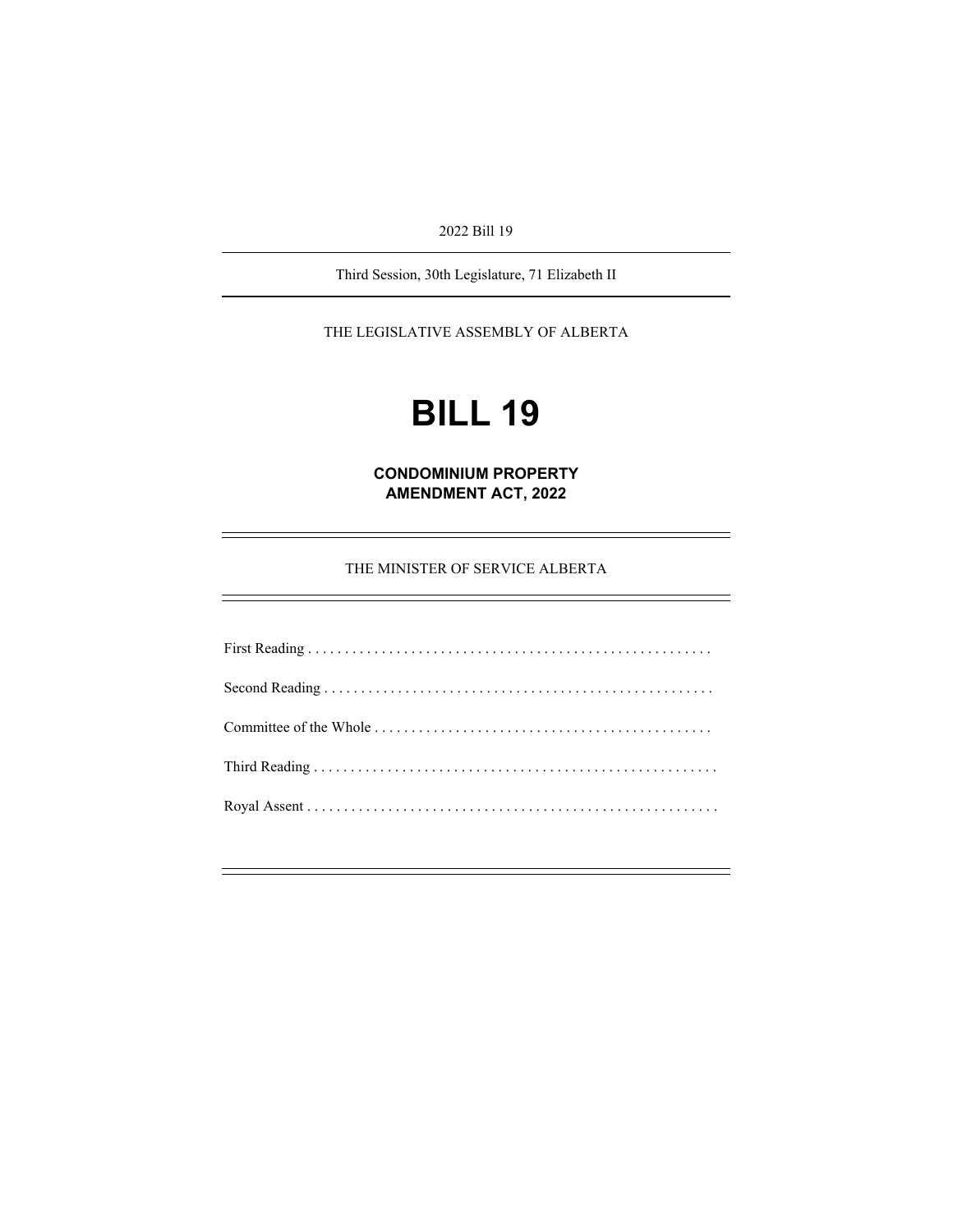*Bill 19* 

# **BILL 19**

# 2022

# **CONDOMINIUM PROPERTY AMENDMENT ACT, 2022**

*(Assented to , 2022)* 

HER MAJESTY, by and with the advice and consent of the Legislative Assembly of Alberta, enacts as follows:

#### **Amends RSA 2000 cC-22**

**1 The** *Condominium Property Act* **is amended by this Act.**

#### **2 Section 1(1) is amended**

#### **(a) by repealing clause (r)(i) and substituting the following:**

- (i) passed at a properly convened meeting of a corporation by a majority of the eligible votes cast by persons entitled to exercise the powers of voting conferred by this Act or the bylaws, or
- **(b) by repealing clause (z) and substituting the following:** 
	- (z) "unit factor" means the unit factor for a unit as specified or apportioned in accordance with section  $8(1)(j)$ ,  $20(6)$ or  $26(1)(b)$ , as the case may be.

# **3 Section 9 is amended**

**(a) in subsection (2) by striking out** "subsection (1)" **and substituting** "subsection (1) and subject to subsection (2.1)";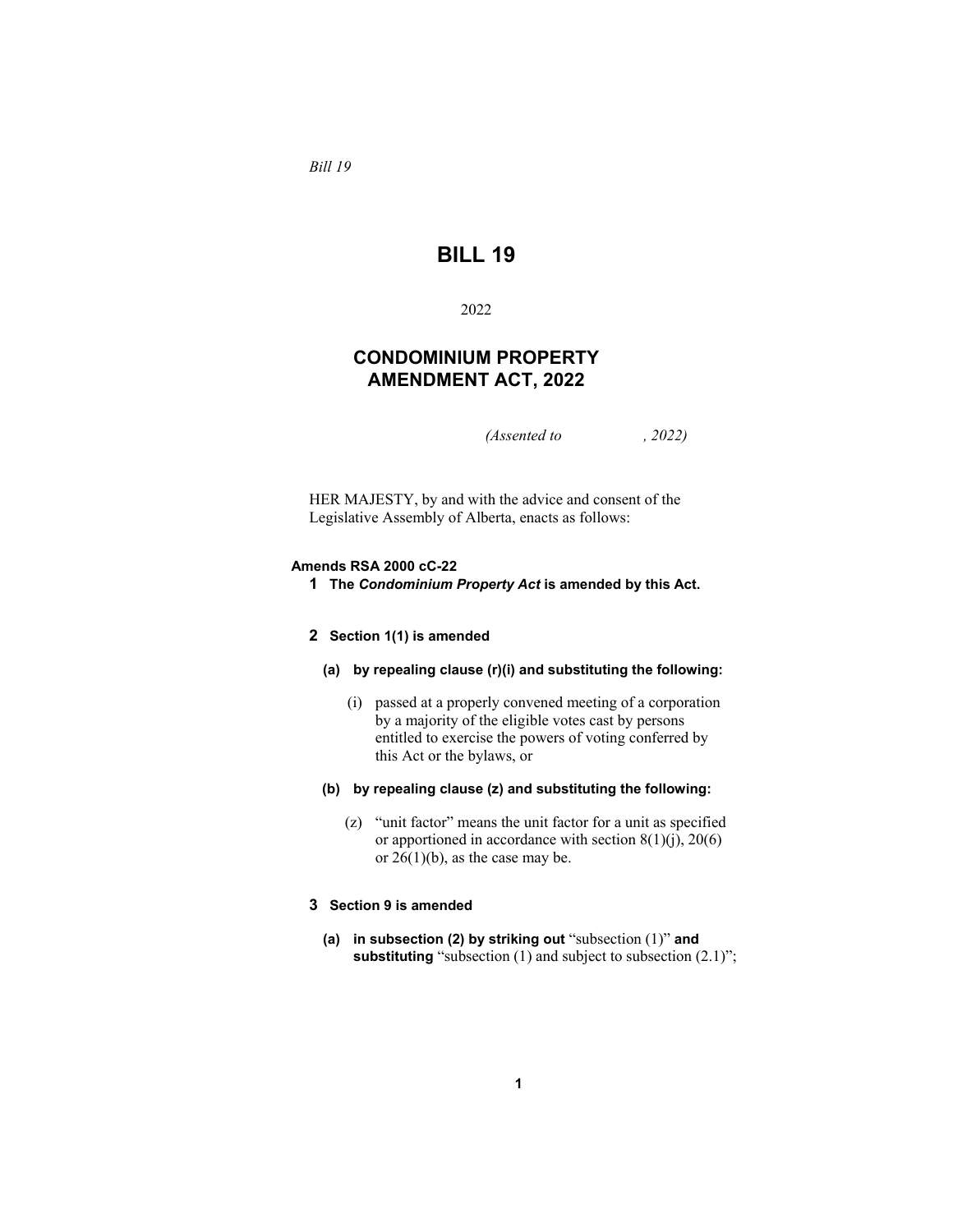- **1** Amends chapter C-22 of the Revised Statutes of Alberta 2000.
- **2** Section 1(1) presently reads in part:
	- *1(1) In this Act,* 
		- *(r) "ordinary resolution" means a resolution* 
			- *(i) passed at a properly convened meeting of a corporation by a majority of all the persons present or represented by proxy at the meeting entitled to exercise the powers of voting conferred by this Act or the bylaws, or*
		- *(z) "unit factor" means the unit factor for a unit as specified or apportioned in accordance with section 8(1)(j) or 20(6), as the case may be.*
- **3** Section 9 presently reads in part:
	- *(2) Notwithstanding subsection (1),*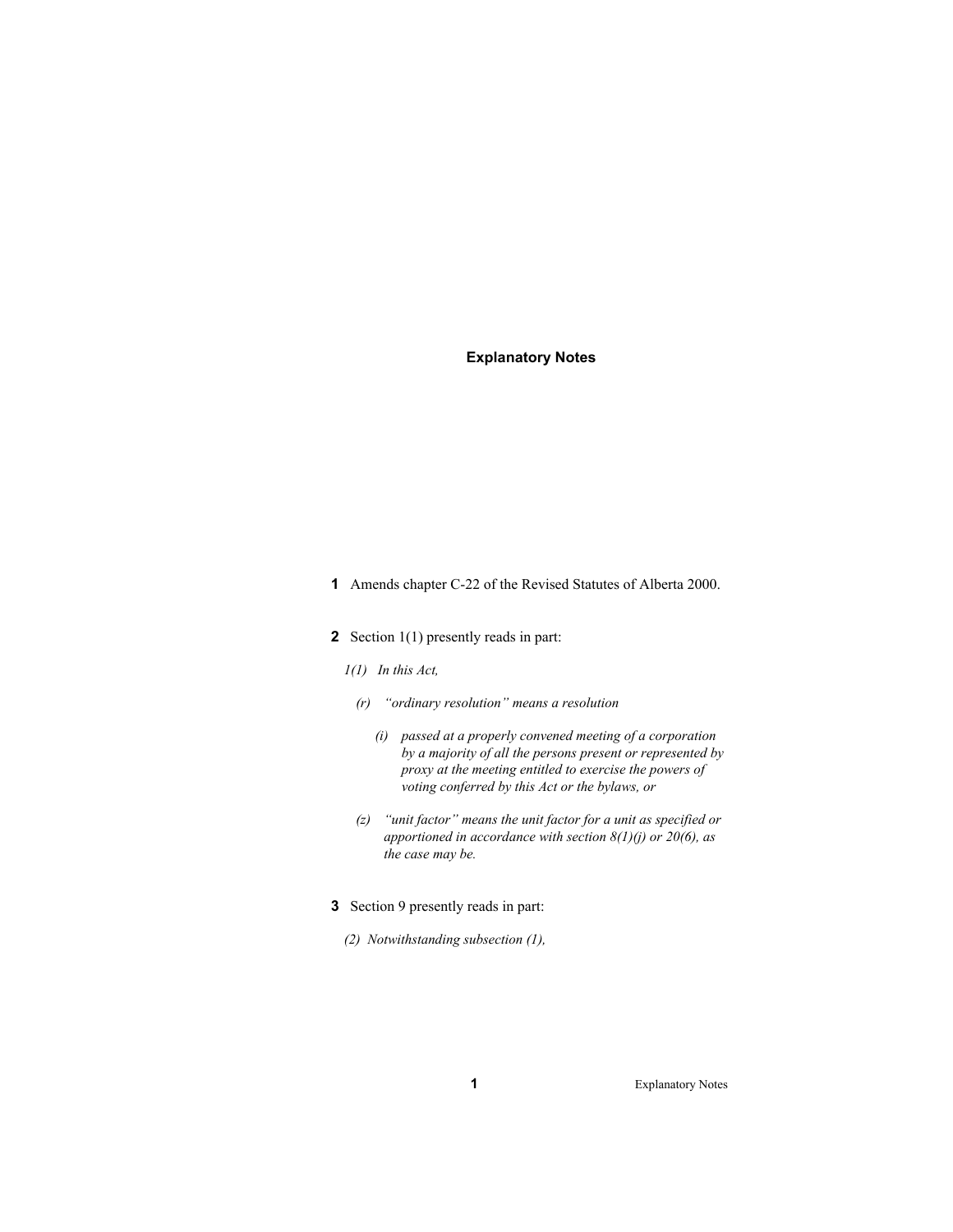#### **(b) by adding the following after subsection (2):**

**(2.1)** If

- (a) immediately prior to September 1, 2000, the doors and windows of a unit that are located on the exterior walls of the unit were part of the unit,
- (b) by virtue of subsection (2), on September 1, 2000, the doors and windows referred to in clause (a) became part of the common property, and
- (c) the corporation, by a special resolution, amended the condominium plan before September 1, 2002, so that doors and windows referred to in clause (b) ceased being part of the common property and became a part of the unit,

the doors and windows referred to in clause (b) remain part of the unit.

- **(c) in subsection (3) by striking out** "subsection (2)" **and substituting** "subsections (2) and (2.1)";
- **(d) in subsection (4) by striking out** "subsections (1) and (2)" **and substituting** "subsections  $(1)$ ,  $(2)$  and  $(2.1)$ ".
- **4 Section 12 is amended**
	- **(a) by repealing subsection (1)(j) and substituting the following:** 
		- (j) if the unit is a conversion unit,
			- (i) the building assessment report
				- (A) under the *New Home Buyer Protection Act* or this Act as it read immediately before July 1, 2021, or
				- (B) under this Act as it read immediately before the coming into force of section 6 of the *Condominium Property Amendment Act, 2022*,
				- or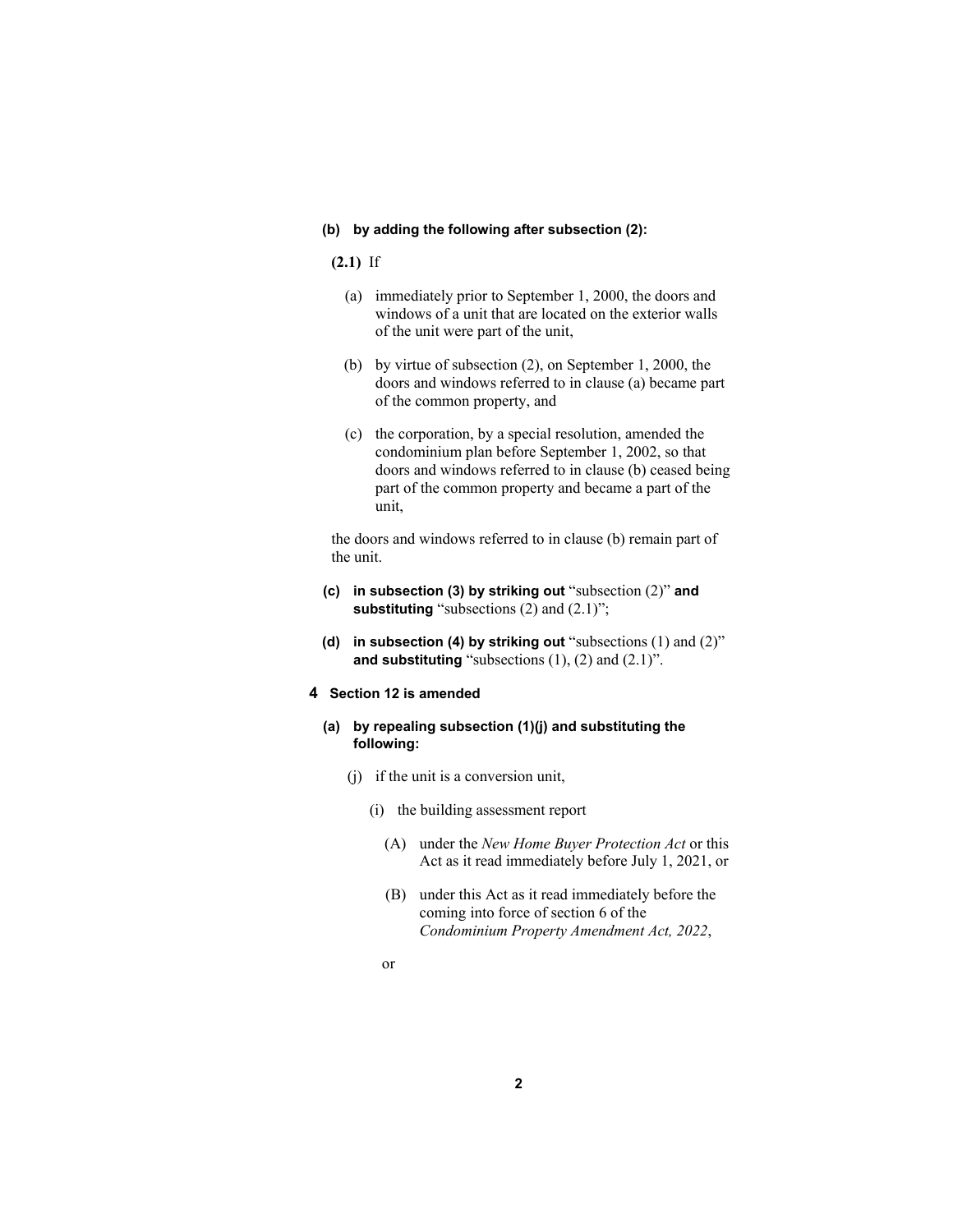- *(a) all doors and windows of a unit that are located on interior walls of the unit are part of the unit unless otherwise stipulated in the condominium plan, and*
- *(b) all doors and windows of a unit that are located on exterior walls of the unit are part of the common property unless otherwise stipulated in the condominium plan.*
- *(3) For the purposes of subsection (2), a reference* 
	- *(a) to a door includes the door, the door frame and the door assembly components, if any, but does not include the door casing, trim or mouldings, and*
	- *(b) to a window includes the glazing, the window frame and the window assembly components, if any, but does not include the window casing, trim or mouldings.*

*(4) Notwithstanding subsections (1) and (2), if a condominium plan was registered prior to January 1, 1979, the common boundary of any unit described in the condominium plan with another unit or with common property is, unless otherwise stipulated in the condominium plan, the centre of the floor, wall or ceiling, as the case may be.* 

#### **4** Section 12 presently reads in part:

*12(1) A developer shall not sell or agree to sell a unit or a proposed unit unless the developer has delivered to the purchaser a copy of* 

- *(j) if the unit is a conversion unit,* 
	- *(i) a summary, in the prescribed form, of the deficiencies identified in the building assessment report prepared under section 21.1 or under the New Home Buyer Protection Act, as the case may be, and*
	- *(ii) the reserve fund report required by the regulations;*

*(3) A purchaser of a unit may, within 10 days of receiving a summary of the deficiencies identified in the building assessment report referred to in subsection (1)(j)(i), request in writing a copy of the building assessment report prepared under section 21.1 or under the New Home Buyer Protection Act, as the case may be, and the*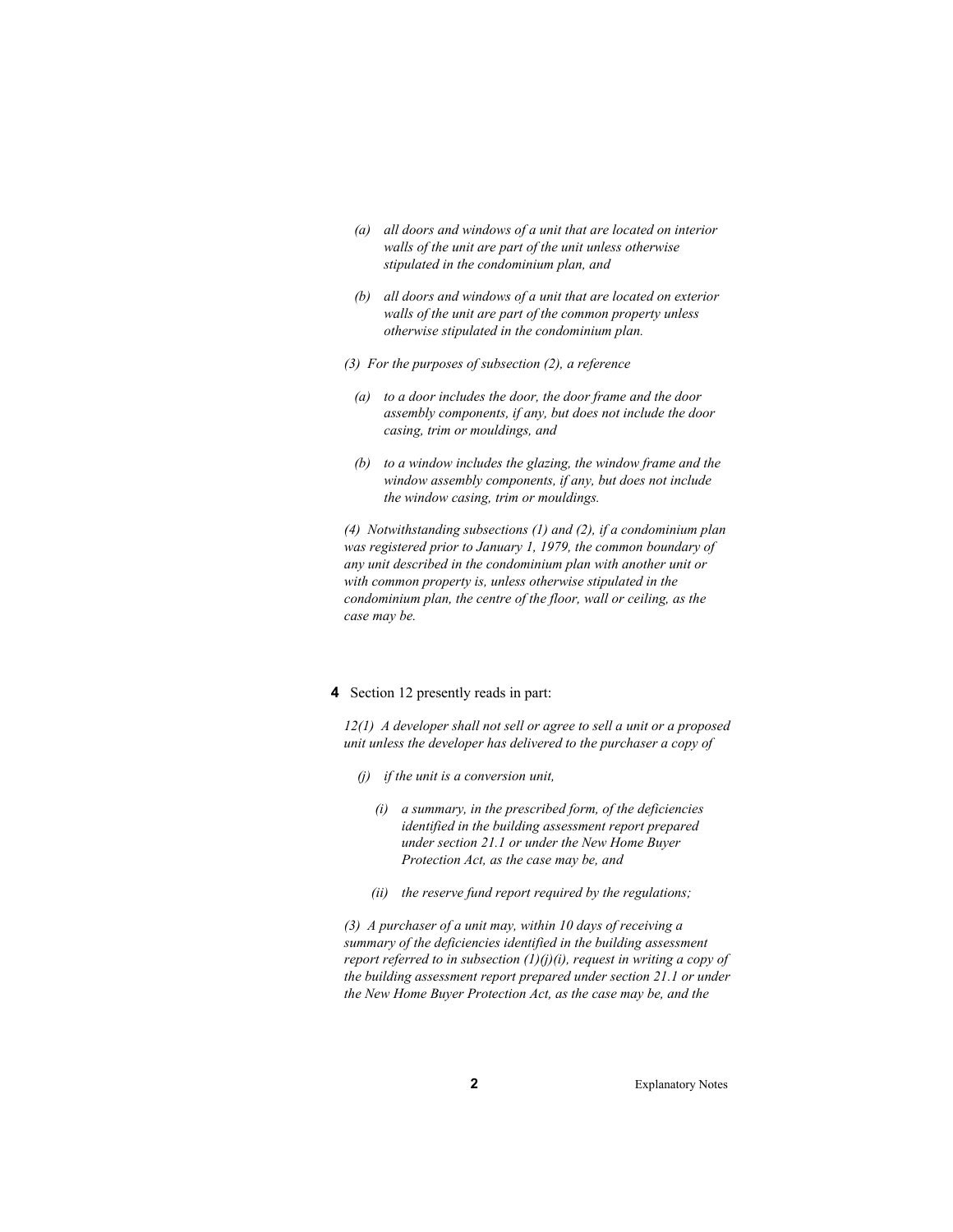- (ii) the converted property study prepared under section 21.1 on or after the coming into force of section 6 of the *Condominium Property Amendment Act, 2022*;
- (j.1) if the unit is a conversion unit, the reserve fund report required by the regulations;

# **(b) by repealing subsection (3).**

#### **5 Section 16.1(1)(f) is repealed and the following is substituted:**

- (f) in the case of a conversion,
	- (i) any building assessment report
		- (A) under the *New Home Buyer Protection Act* or this Act as it read immediately before July 1, 2021, or
		- (B) under this Act as it read immediately before the coming into force of section 6 of the *Condominium Property Amendment Act, 2022*,
	- or
	- (ii) any converted property study prepared under section 21.1 on or after the coming into force of section 6 of the *Condominium Property Amendment Act, 2022*;
- **6 Section 21.1 is repealed and the following is substituted:**

# **Preparation of converted property study**

**21.1(1)** Subject to the regulations, a developer shall, in respect of a conversion, arrange for the preparation of a converted property study by a professional engineer or registered architect for real property of the corporation, the common property and managed property.

**(2)** A converted property study referred to in subsection (1) must be prepared in accordance with the regulations.

#### **7 Section 26(1) is repealed and the following is substituted:**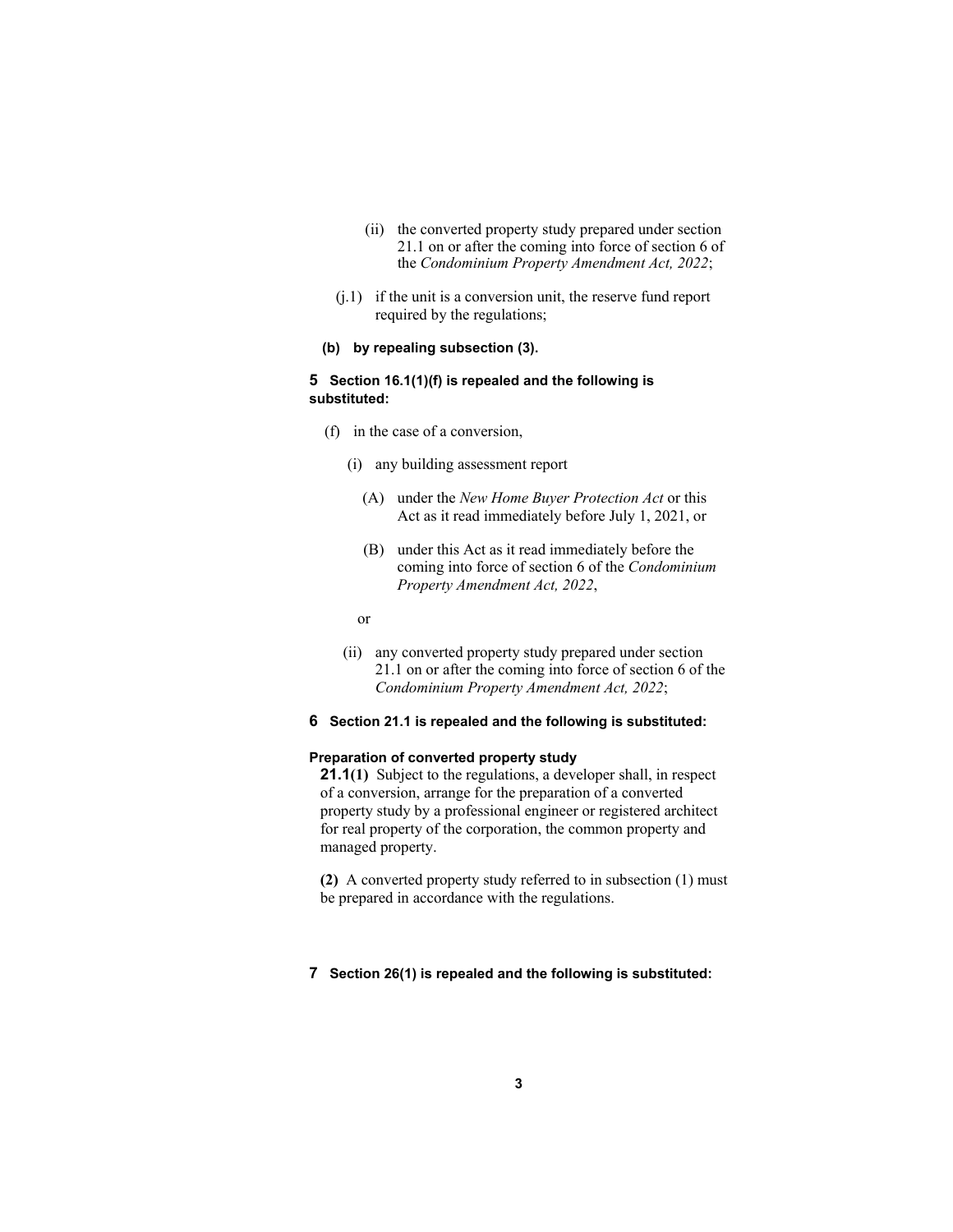*developer shall provide a copy of the report to the purchaser within 10 days of receiving the request.* 

### **5** Section 16.1(1)(f) presently reads:

*16.1(1) The developer shall, at the meeting of the corporation convened under section 29, provide to the corporation without charge the original or a copy of the following documents:* 

 *(f) any building assessment report required under the New Home Buyer Protection Act or, in the case of a conversion, required under section 21.1;* 

## **6** Section 21.1 presently reads:

*21.1(1) This section applies to a conversion in respect of a building that is not subject to the New Home Buyer Protection Act.* 

*(2) A developer shall, in respect of a conversion, arrange for the preparation of a building assessment report by a professional engineer, professional technologist or registered architect for real property of the corporation, the common property and managed property.* 

*(3) A building assessment report must be prepared in accordance with the regulations.* 

**7** Section 26(1) presently reads: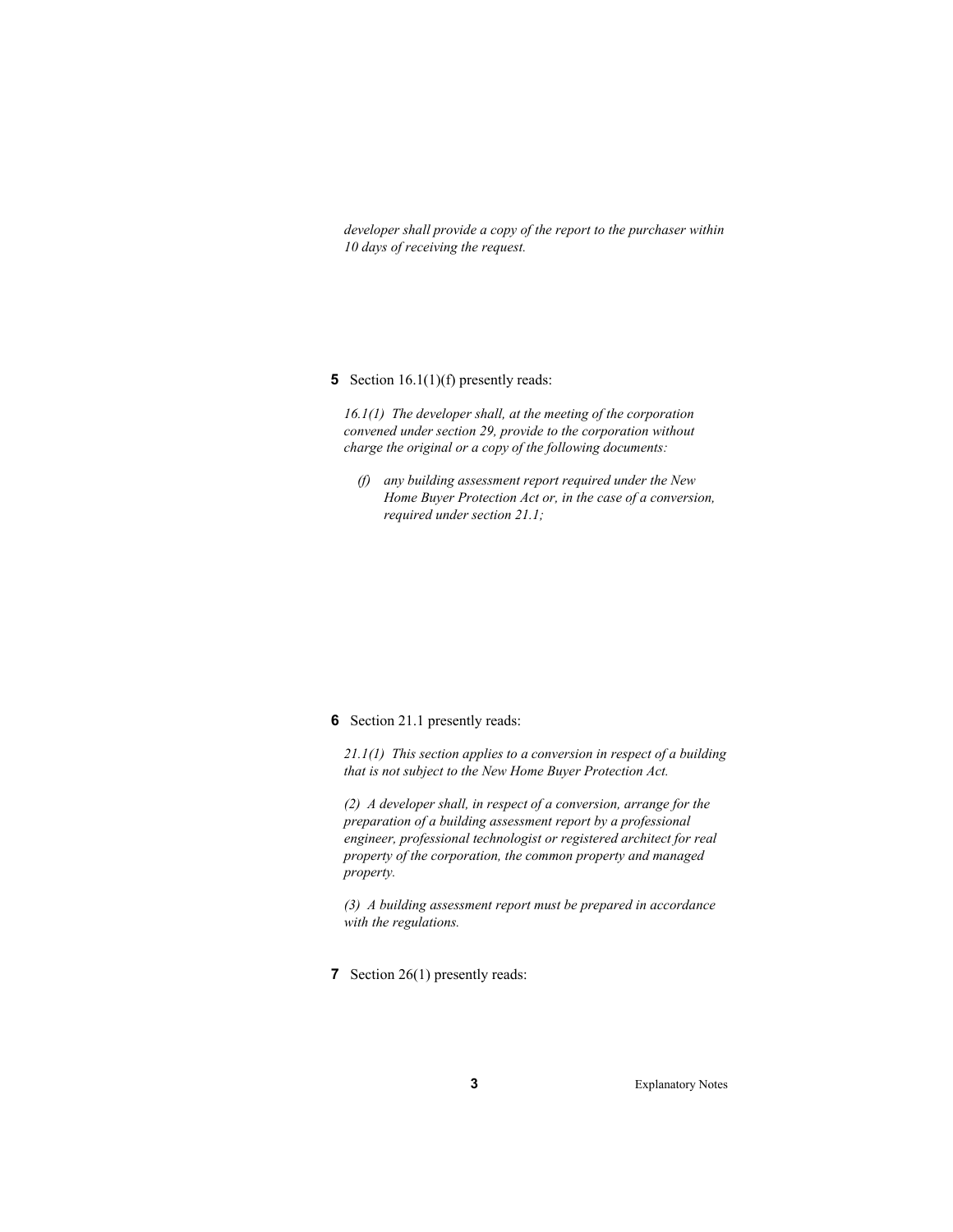# **Voting rights**

**26(1)** In this section,

- (a) "owner vote" means a vote on the basis of one vote per owner;
- (b) "unit factor vote" means a vote on the basis of the unit factors for an owner's unit.

**(1.1)** Subject to subsections (1.2), (1.3) and (1.4), voting on an ordinary resolution at a general meeting shall be conducted as

- (a) an owner vote or, if provided for in the bylaws, on a basis other than an owner vote, or
- (b) a unit factor vote.

**(1.2)** In the case of an owner vote, where

- (a) a unit is owned by more than one person, each owner is entitled to one vote, and
- (b) a person owns more than one unit, that person is entitled to one vote and may not assign proxies to multiple persons.

**(1.3)** In the case of a unit factor vote, where a unit is owned by more than one person,

- (a) each owner represents the portion of the unit factors for the unit equal to the portion of the unit owned by that co-owner, or
- (b) if a co-owner does not attend a general meeting at which the unit factor vote is conducted, that co-owner's unit factors shall not be counted unless the co-owner assigns the co-owner's right to vote by proxy to another person attending the general meeting.

**(1.4)** If, at any time before the results of a vote conducted under subsection (1.1)(a) are announced, a person entitled to vote demands that the vote be conducted as a unit factor vote, a new vote shall be conducted under subsection (1.1)(b).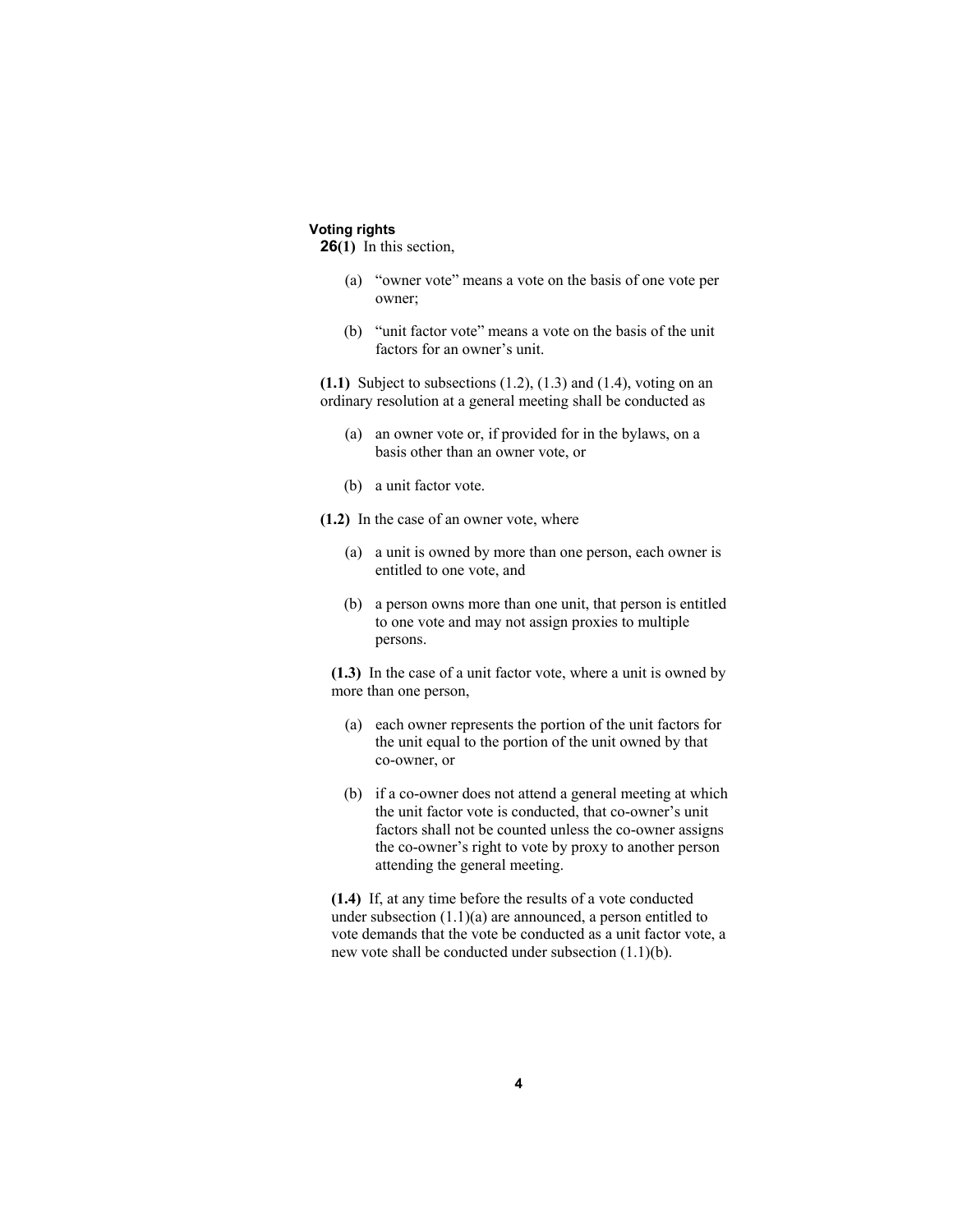*26(1) The voting rights of the owner of a unit are determined by the unit factor for the owner's unit.*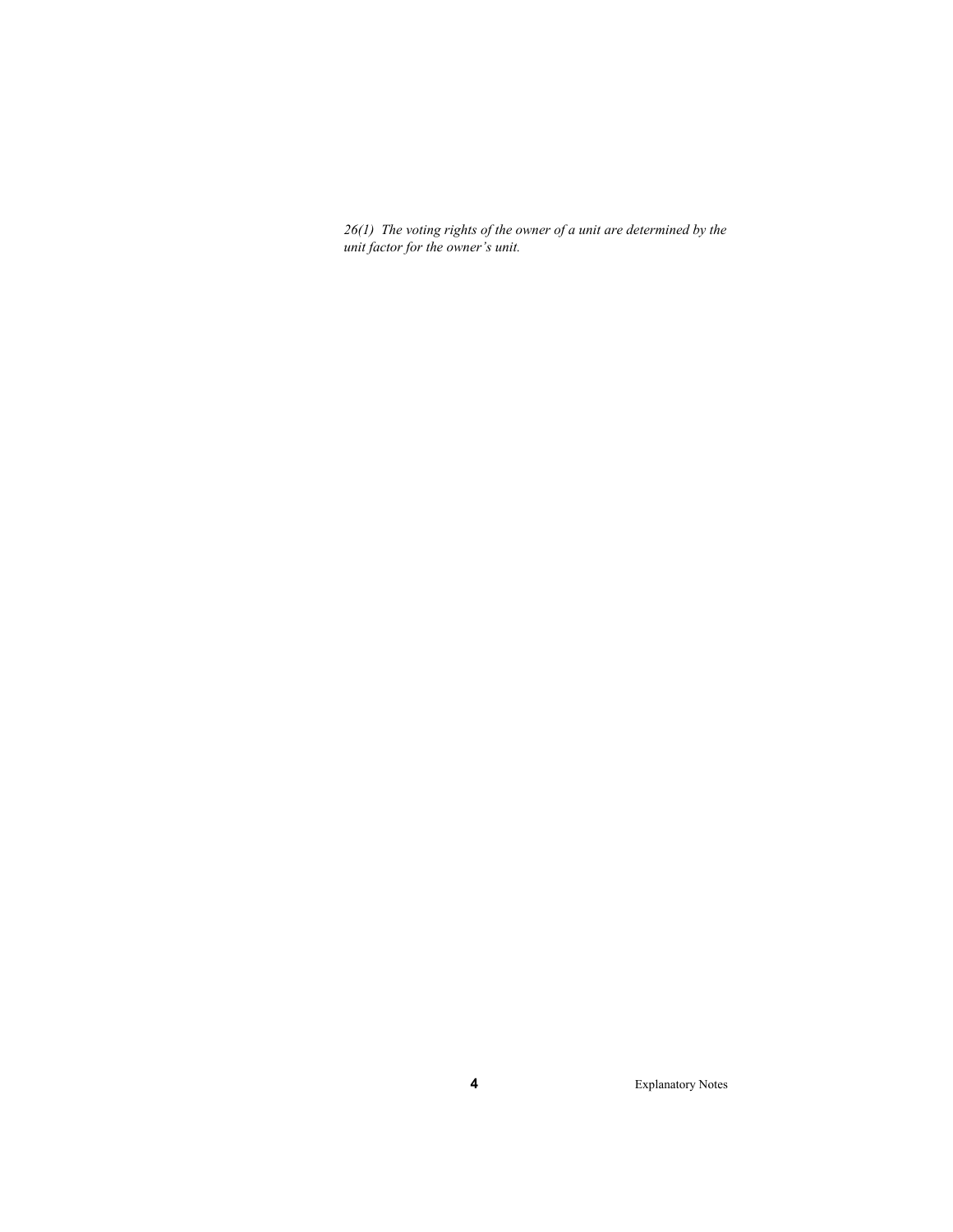**(1.5)** A corporation shall not exercise the right to vote for any unit owned by the corporation except in the case of a special resolution, in which case the corporation's vote shall be cast in accordance with the majority of the other owners' votes.

**8 Section 34.1(2) and (3) are repealed.** 

**9 Section 38.1 is amended by striking out** "section 39(1)(a) or (b)" **and substituting** "section 39(1)(a) or (d)".

#### **10 Section 39 is repealed and the following is substituted:**

#### **Contributions**

**39(1)** A board may, by resolution, determine from time to time the following to be levied as contributions:

- (a) for the purposes of the operating account and the reserve fund, amounts levied on the owners at regular intervals
	- (i) in proportion to the unit factors of the owners' respective units, or
	- (ii) subject to the regulations, and if provided for in the bylaws, on a basis other than in proportion to the unit factors of the owners' respective units;
- (b) amounts levied against owners as damage chargebacks under subsection (2);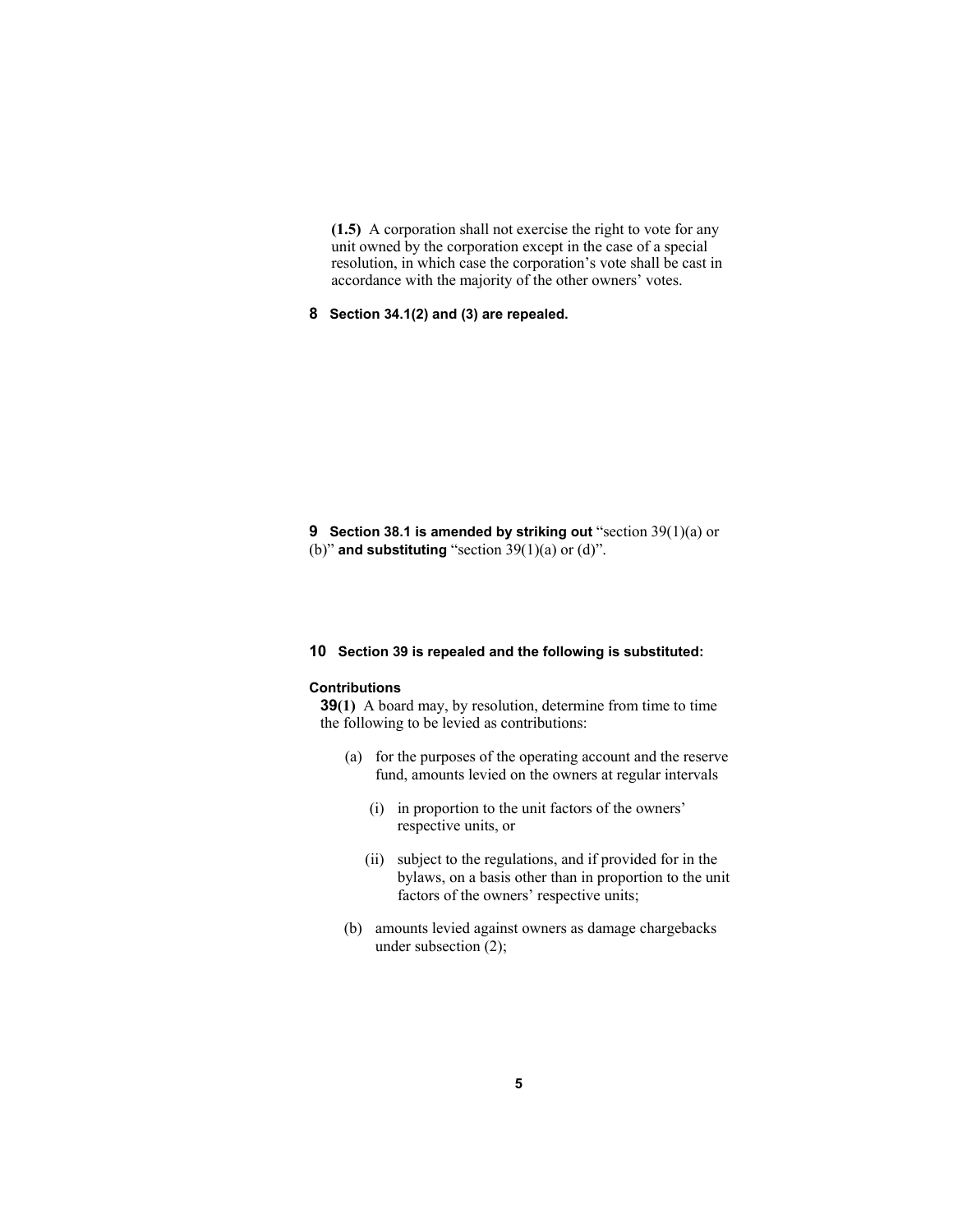#### **8** Section 34.1(2) and (3) presently read:

*(2) Notwithstanding section 32(3), in order to bring the bylaws in conformity with this Act and the regulations, a corporation, no later than one year after the coming into force of this section, may by ordinary resolution amend any of its bylaws to ensure that its bylaws do not conflict with this Act or the regulations.* 

*(3) Subsection (2) does not apply to amending an existing bylaw that is not in conflict with this Act or the regulations nor to adding any new bylaws.* 

### **9** Section 38.1 presently reads in part:

*38.1 Subject to the regulations, a corporation shall, from funds levied under section 39(1)(a) or (b), establish and maintain an operating account to be used to provide sufficient funds for* 

# **10** Section 39 presently reads:

- *39(1) A board may by resolution*
- *(a) determine from time to time the amounts to be raised for the purposes of the operating account and the reserve fund and may raise those amounts by levying contributions on the owners at regular intervals* 
	- *(i) in proportion to the unit factors of the owners' respective units, or*
	- *(ii) subject to the regulations, and if provided for in the bylaws, on a basis other than in proportion to the unit factors of the owners' respective units;*
- *(b) determine from time to time amounts to be raised by special levy and raise those amounts in accordance with section 39.1.*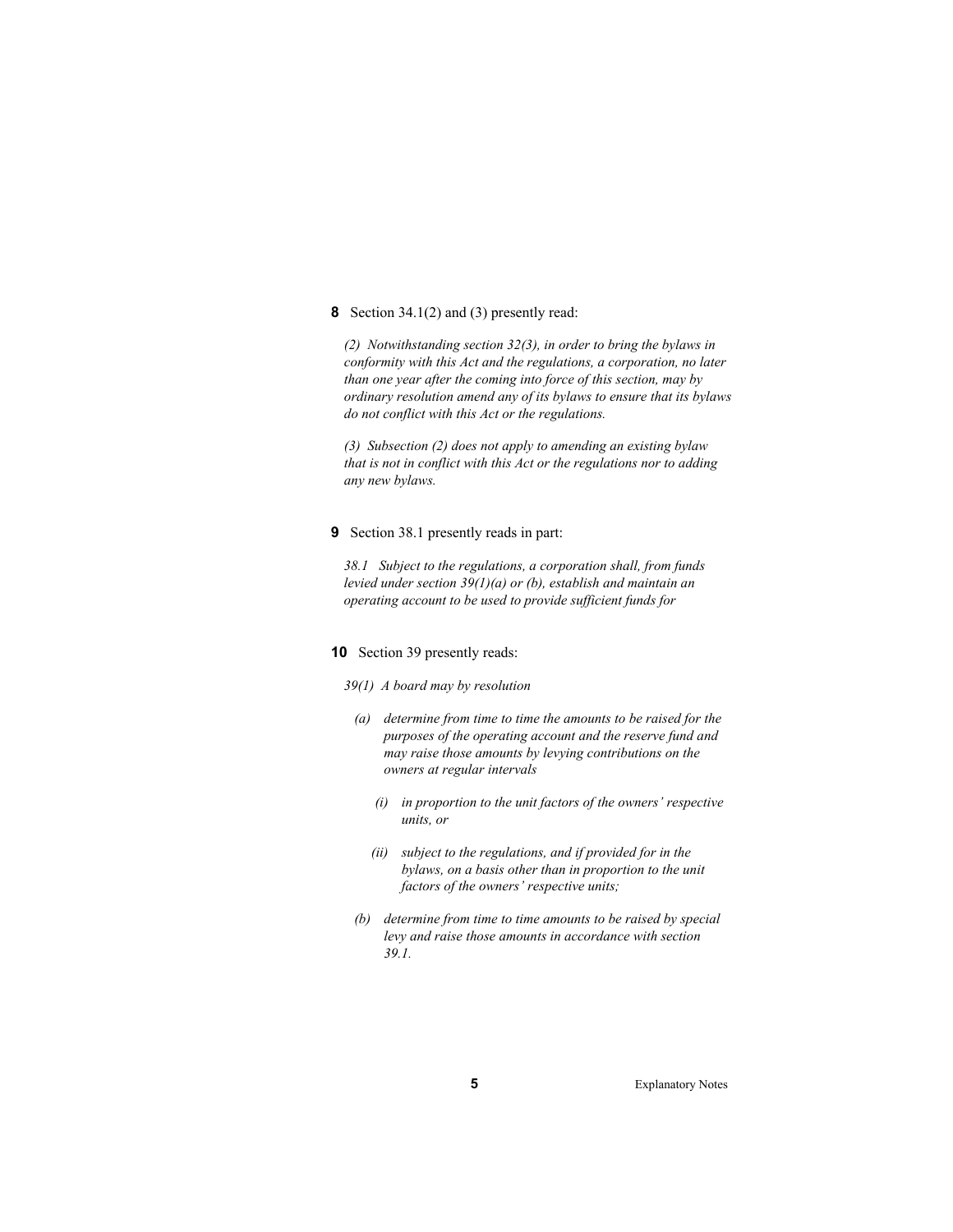- (c) subject to the regulations, amounts levied against an owner for the amount of an insurance deductible under subsection (4);
- (d) a special levy in accordance with section 39.1.

**(2)** Subject to subsection (3), the regulations and if provided for in the bylaws, a damage chargeback may be levied on an owner or an occupant of the owner's unit if the owner or occupant, or a person for whom the owner or occupant is responsible according to the regulations, as the case may be, causes damage to

- (a) a unit,
- (b) the real and personal property of the corporation, or
- (c) the common property.

**(3)** The amount of a damage chargeback levied under subsection (2) shall not exceed the actual costs incurred by the corporation to repair the damage but may include costs incurred by the corporation for goods or services required as a result of the damage to the unit, real and personal property of the corporation or common property, as the case may be.

**(4)** For the purpose of subsection (1)(c), and if provided for in the bylaws, the amount levied shall be the lesser of

- (a) the costs the corporation incurs for repairing the damage to any unit, real and personal property of the corporation or common property, as the case may be, and
- (b) subject to the regulations, the deductible limit of the insurance policy obtained by the corporation, regardless of whether or not an insurance claim is made in respect of the damage.

**(5)** An owner may dispute a damage chargeback levied under subsection (2) in accordance with the regulations.

**(6)** Subject to the regulations, a contribution may include relevant reasonable administrative costs and reasonable legal fees, including expenses and interest, incurred by the corporation.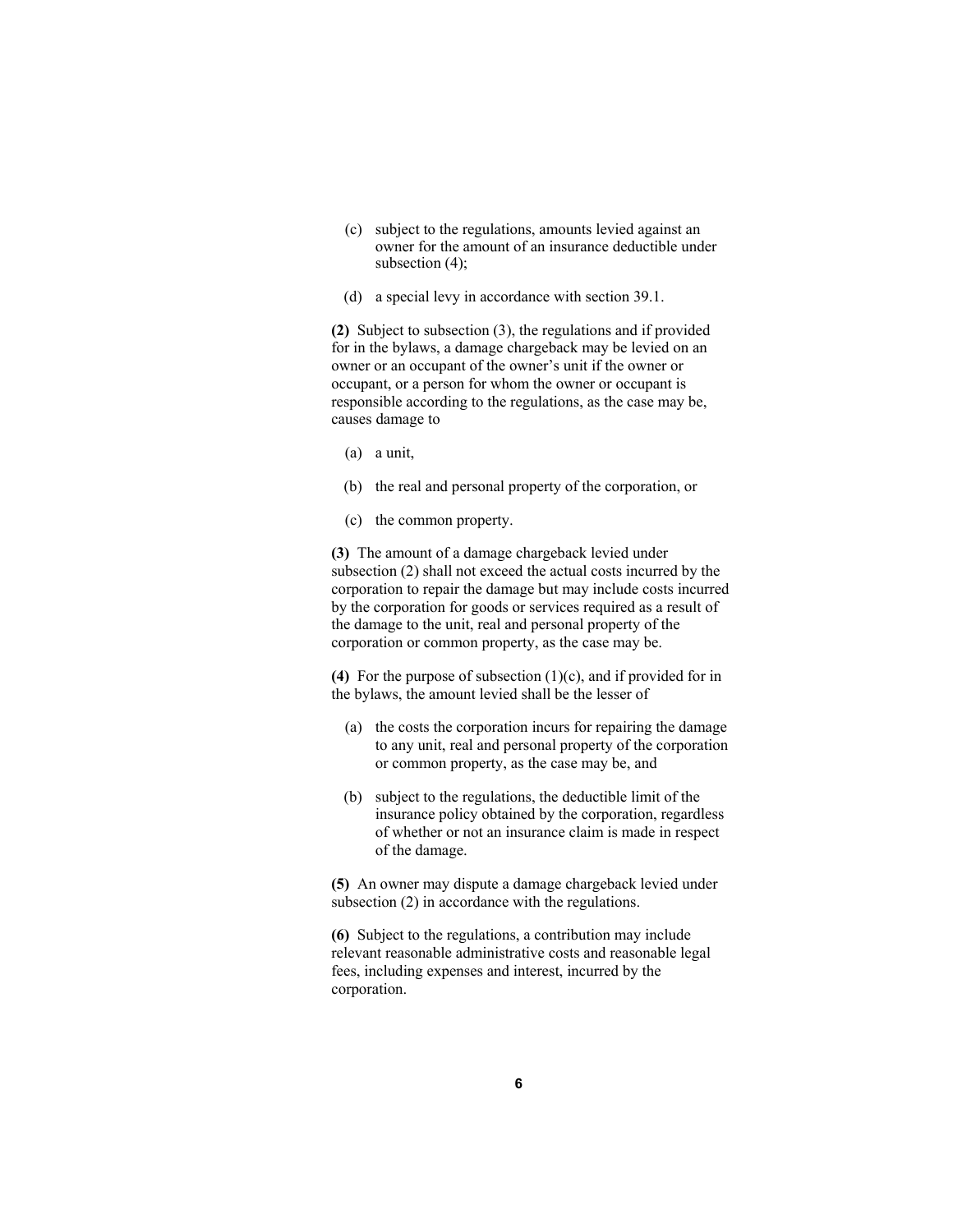*(2) A contribution shall not include any amount for the purpose of collecting from an individual owner* 

 *(a) a monetary sanction under a bylaw made under section 35(1).*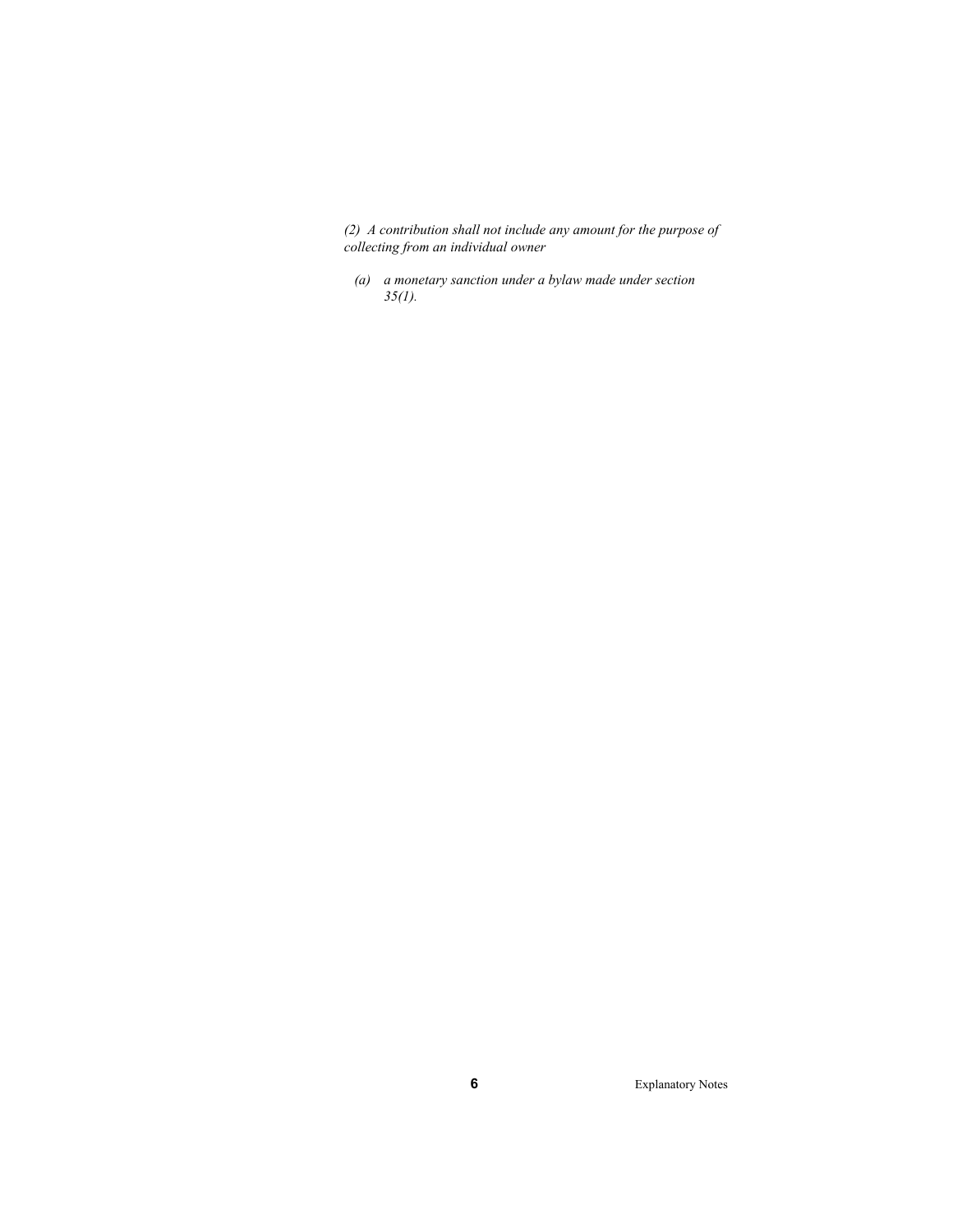- **(7)** A contribution shall not include
	- (a) any amount for the purpose of collecting from an individual owner a monetary sanction under a bylaw made under section 35(1), or
	- (b) any other prescribed amount.

**11 Section 39.1(1) is amended by striking out** "section 39(1)(b)" **and substituting** "section 39(1)(d)".

# **12 Section 39.2(1) is repealed and the following is substituted:**

#### **Payment and enforcement of contributions**

**39.2(1)** A contribution is due and payable on the passing of a resolution by the board under section 39 and in accordance with the terms of the resolution.

#### **13 Section 42 is repealed and the following is substituted:**

#### **Recovery of costs and fees relating to contributions**

**42(1)** Where a corporation takes any steps to collect any amount of a contribution owing under section 39, the corporation may, subject to the regulations, recover from the person against whom the steps were taken

- (a) all reasonable administrative costs, and
- (b) all reasonable legal fees,

including expenses and interest, incurred by the corporation in collecting the amount of the contribution owing.

**(2)** The costs and fees referred to in subsection (1) shall be in addition to the costs and fees referred to in section 39(6).

# **14 Section 81 is amended**

**(a) by adding the following after clause (c.2):**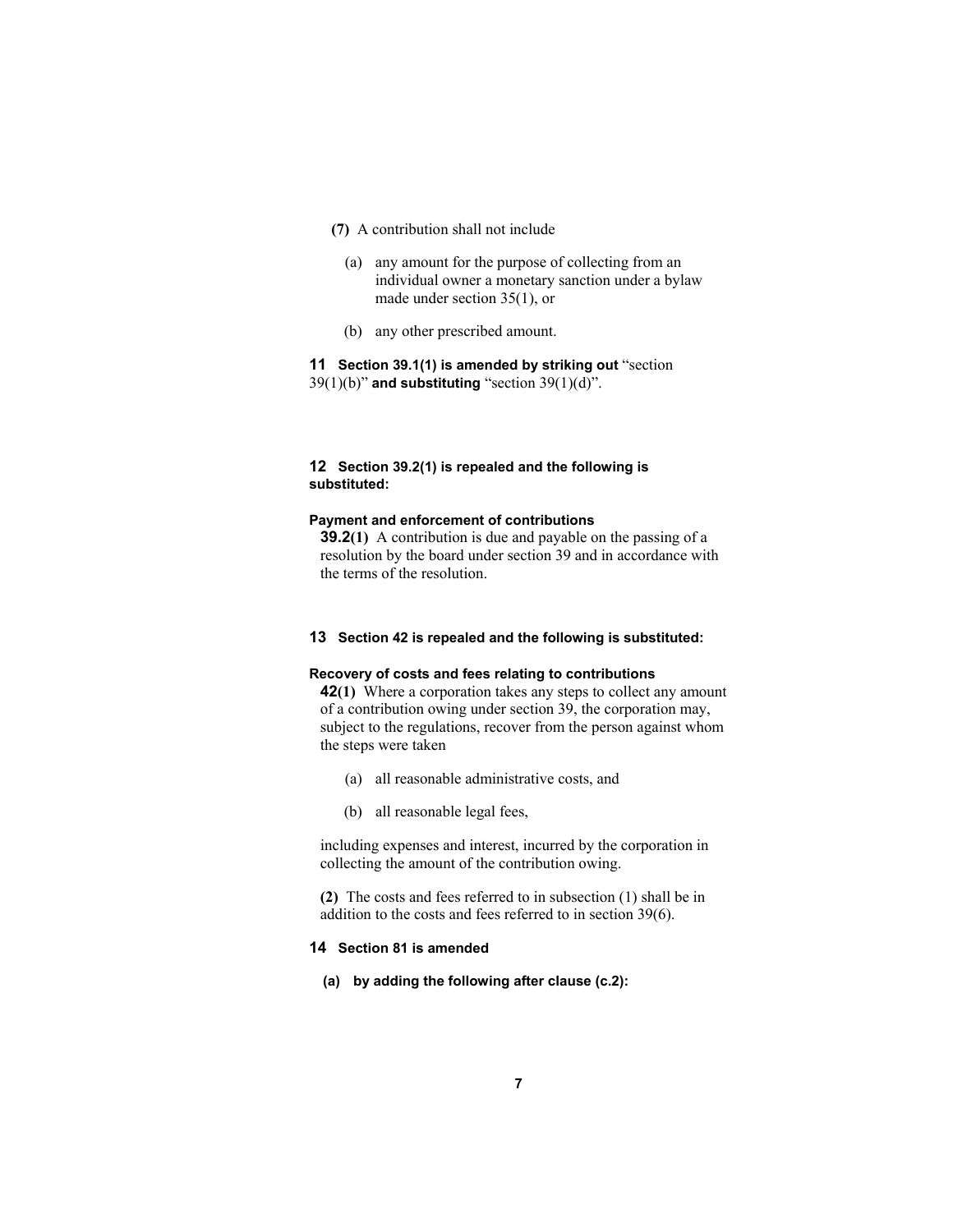**11** Section 39.1(1) presently reads in part:

*39.1(1) A resolution of the board under section 39(1)(b) to approve a special levy must set out the following:* 

#### **12** Section 39.2(1) presently reads:

*39.2(1) A contribution levied as provided in section 39(1)(a) is due and payable on the passing of a resolution by the board to that effect and in accordance with the terms of the resolution, and a contribution levied under section 39(1)(b) is due and payable in accordance with a resolution of the board passed under section 39(1).* 

# **13** Section 42 presently reads:

*42 Where a corporation takes any steps to collect any amount owing under section 39, the corporation may* 

- *(a) recover from the person against whom the steps were taken all reasonable costs, including legal expenses and interest, incurred by the corporation in collecting the amount owing, and*
- *(b) if a caveat is registered against the title to the unit, recover from the owner all reasonable prescribed expenses incurred by the corporation with respect to the preparation, registration, enforcement and discharge of the caveat.*

# **14** Section 81 presently reads in part:

*81 The Lieutenant Governor in Council may make regulations*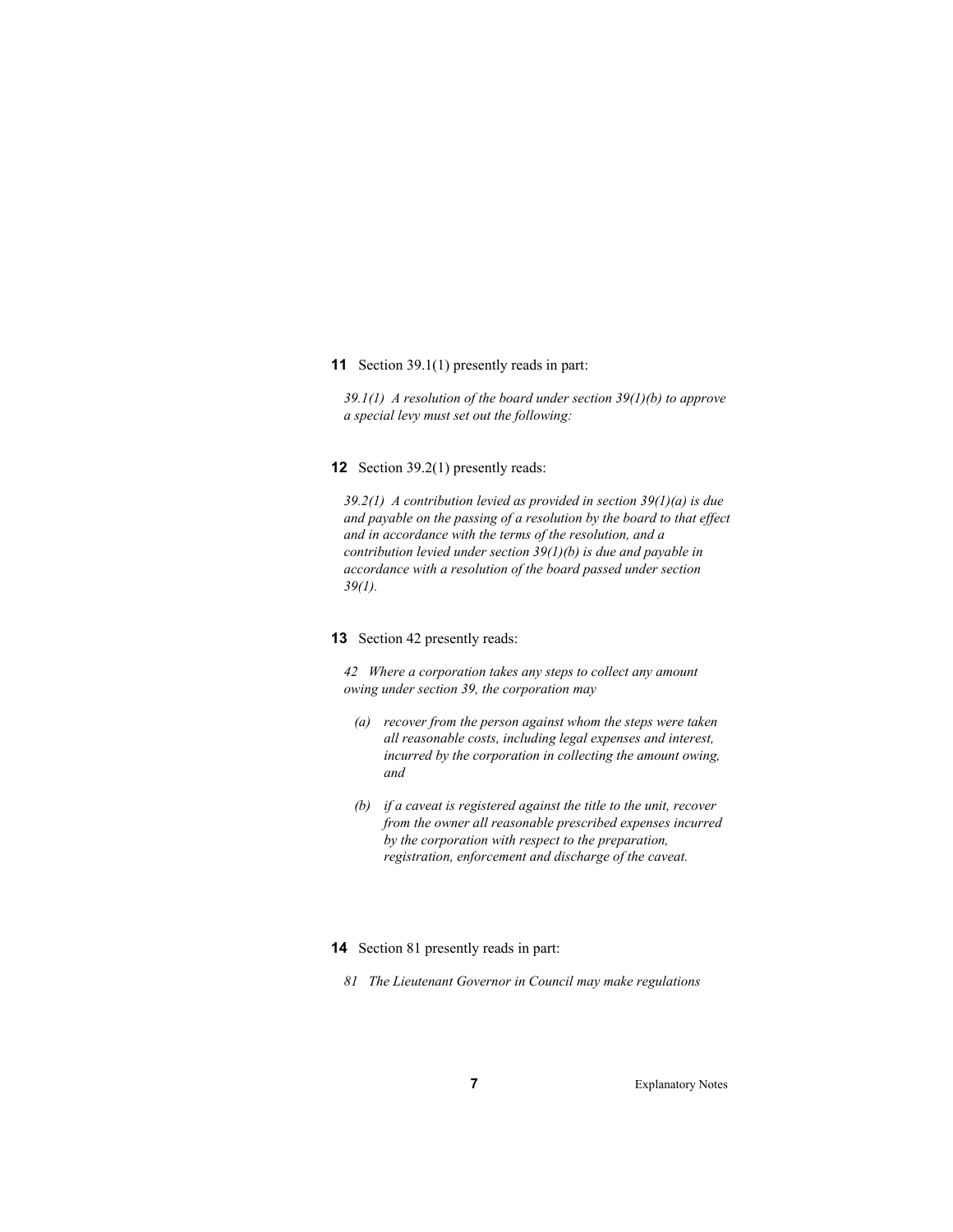(c.21) respecting a reserve fund report under this Act;

#### **(b) in clause (c.91)**

- **(i) by striking out** "building assessment report" **wherever it occurs and substituting** "converted property study";
- **(ii) by repealing subclause (iv) and substituting the following:** 
	- (iv) persons who must not enter a contract for or prepare a converted property study, and

# **(c) by adding the following after clause (f.93):**

- (f.931) respecting the procedures for
	- (i) levying damage chargebacks under section 39(2), and
	- (ii) disputing damage chargebacks under section 39(5);
- (f.932) respecting persons for whom the owner or occupant is responsible for the purpose of section 39(2);

# **(d) by repealing clause (f.94) and substituting the following:**

- (f.94) respecting reasonable administrative costs and reasonable legal fees under section 39(6);
- **(e) by repealing clause (g.1) and substituting the following:**
- (g.1) respecting reasonable administrative costs and reasonable legal fees for the purpose of section 42(1);

#### **(f) by repealing clause (h.2) and substituting the following:**

- $(h.2)$  for the purpose of section 53(4), respecting the deposit a corporation may require and the manner in which
	- (i) the deposit is held, and
	- (ii) the deposit, including any interest earned, is repaid;

# **15 This Act comes into force on Proclamation.**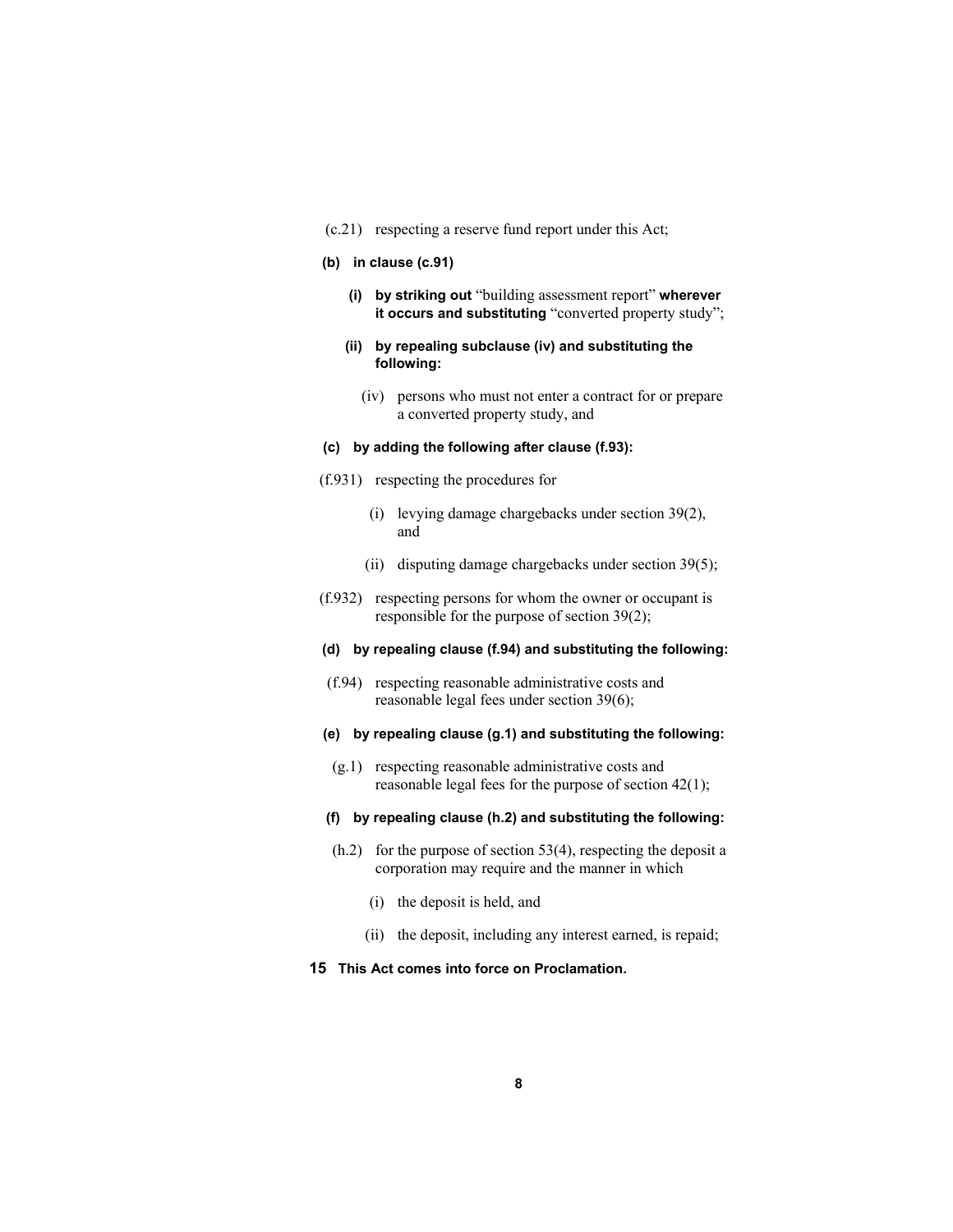- *(c.2) respecting the form and the manner of delivering the information and documents described in section 12;*
- *(c.91) respecting the preparation of a building assessment report required by section 21.1, including but not limited to* 
	- *(iv) the qualifications of the person preparing the building assessment report, and*
- *(f.93) respecting other basis for levying contributions for the purpose of section 39(1)(a)(ii);*
- *(f.94) respecting amounts for the purpose of section 39(2)(d);*
- *(g.1) prescribing reasonable expenses for the purpose of section 42(b);*
- *(h.2) respecting the deposit a corporation may require under section 53 and the manner in which it is held and in which the deposit and interest earned, if any, are repaid;*

**15** Coming into force.